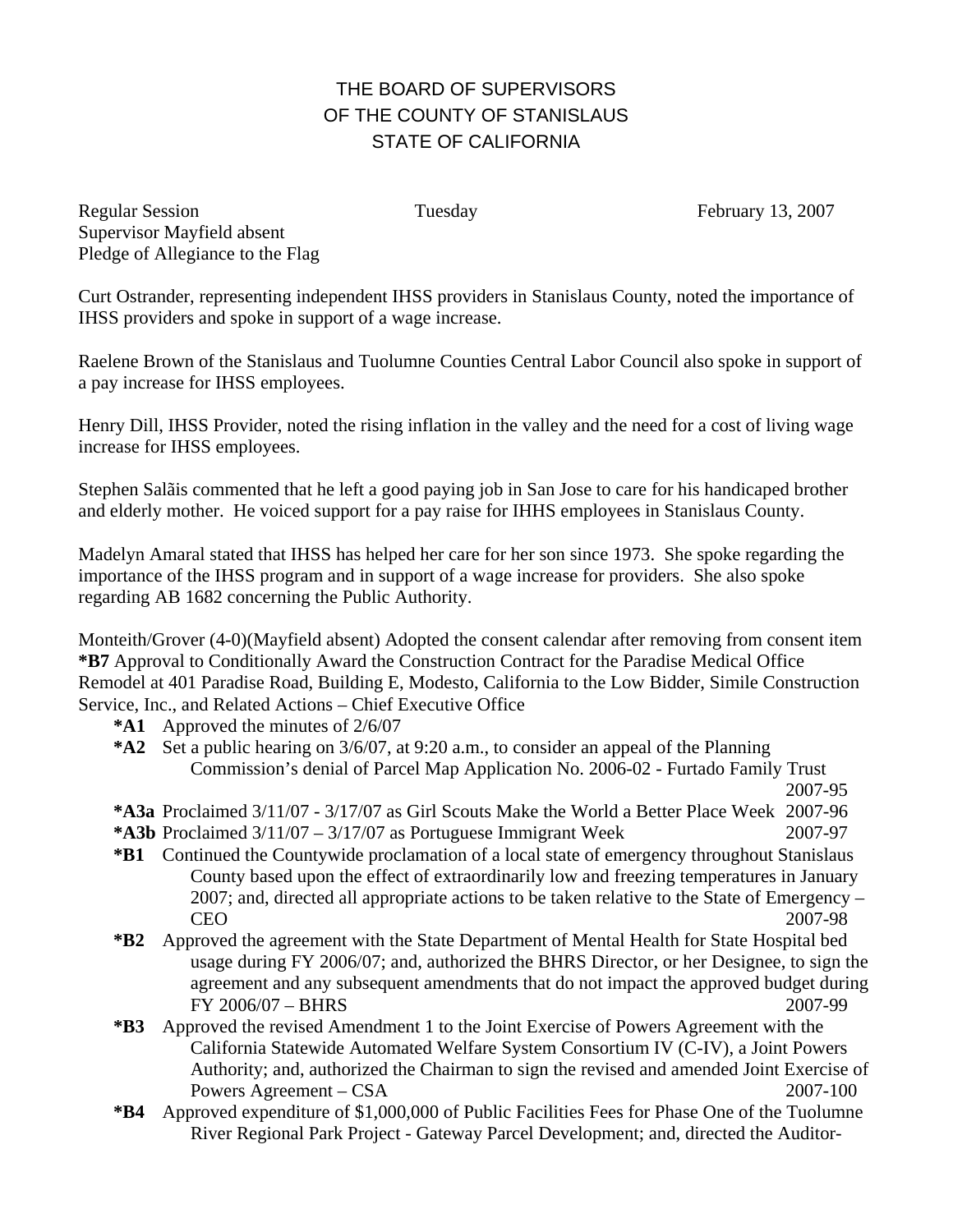Controller to increase appropriations and estimated revenue in the Parks and Recreation – Tuolumne River Regional Park budget in the amount of \$1,000,000 through a transfer from Public Facilities Fees M-64-F-19 2007-101

- **\*B5** Authorized staff to request qualifications and proposals from licensed firms, which furnish and install theatrical audio visual equipment; and, authorized staff to accept proposals; to evaluate the qualifications and proposals; and to recommend an award of a contract for the Gallo Center for the Arts – CEO 2007-102
- **\*B6** Authorized the appointment of Matthew Machado to the position of Director of Public Works above the midpoint of Salary Band H (\$145,000 annually) 2007-103
- **\*C1** Adopted a Resolution of Necessity to acquire real property or interest in real property by Eminent Domain for the State Route 219 widening project, parcel owner Barbara Jean Souza, Trustee, et al, for APN: 078-015-001, and made the findings contained therein – PW 2007-104
- **\*C2** Adopted a Resolution of Necessity to acquire real property or interest in real property by Eminent Domain for the State Route 219 widening project, parcel owner Jeanette Bell, et al, for APN: 003-019-014, and made the findings contained therein – PW 2007-105
- **\*C3** Adopted a Resolution of Necessity to acquire real property or interest in real property by Eminent Domain for the State Route 219 widening project, parcel owner Wissner Ranch, a California General Partnership, for APN: 003-009-036, and made the findings contained  $therein - PW$  2007-106
- **\*C4** Adopted a Resolution of Necessity to acquire real property or interest in real property by Eminent Domain for the State Route 219 widening project, parcel owner Van der Meer, LLC, a California Limited Liability Company, for APN: 078-013-021, and made the findings contained therein – PW 2007-107
- **\*C5** Adopted a Resolution of Necessity to acquire real property or interest in real property by Eminent Domain for the State Route 219 widening project, parcel owner Ronald P. Vella, Trustee, et al, for APN: 003-009-044, and made the findings contained therein – PW 2007-108

**\*D1** Approved the agreement between the County and the Housing Authority of Stanislaus County to administer a Sewer Lateral Connection Program in the Robertson Road Neighborhood; and, authorized the Director of Planning and Community Development to execute the agreement – Planning 2007-109

**B8** The Board reviewed the presentation of the proposals for Future Master Development at the Former Military Air Facility - Crows Landing, in Westside Stanislaus County – CEO 2007-111

## **Recessed at 10:32 a.m.**

## **Reconvened at 10:43 a.m.**

Monteith/DeMartini (3-0)(Mayfield absent)(Grover abstained) **\*B7** Approved Staff Recommendations Nos. 1, 3, and 4 as follows: approved the conditional award of the construction contract to the low bidder, Simile Construction Service, Inc. for \$423,311 (Base Bid and Additive Alternates 1 and 2) for the remodel of the Paradise Medical Center at 401 Paradise Road, Building E, Modesto, California, subject to the receipt of appropriate insurance and bonds; authorized the Project Manager to issue a Notice to Proceed contingent upon receipt of proper insurance and bonds; authorized the Project Manager to negotiate and sign agreements, purchase orders and work authorizations for professional services, copy charges, and other project-related expenses as necessary to manage the project as long as the cost is within the amount budgeted; and, no action was taken on Staff Recommendation No. 2 – CEO 2007-110